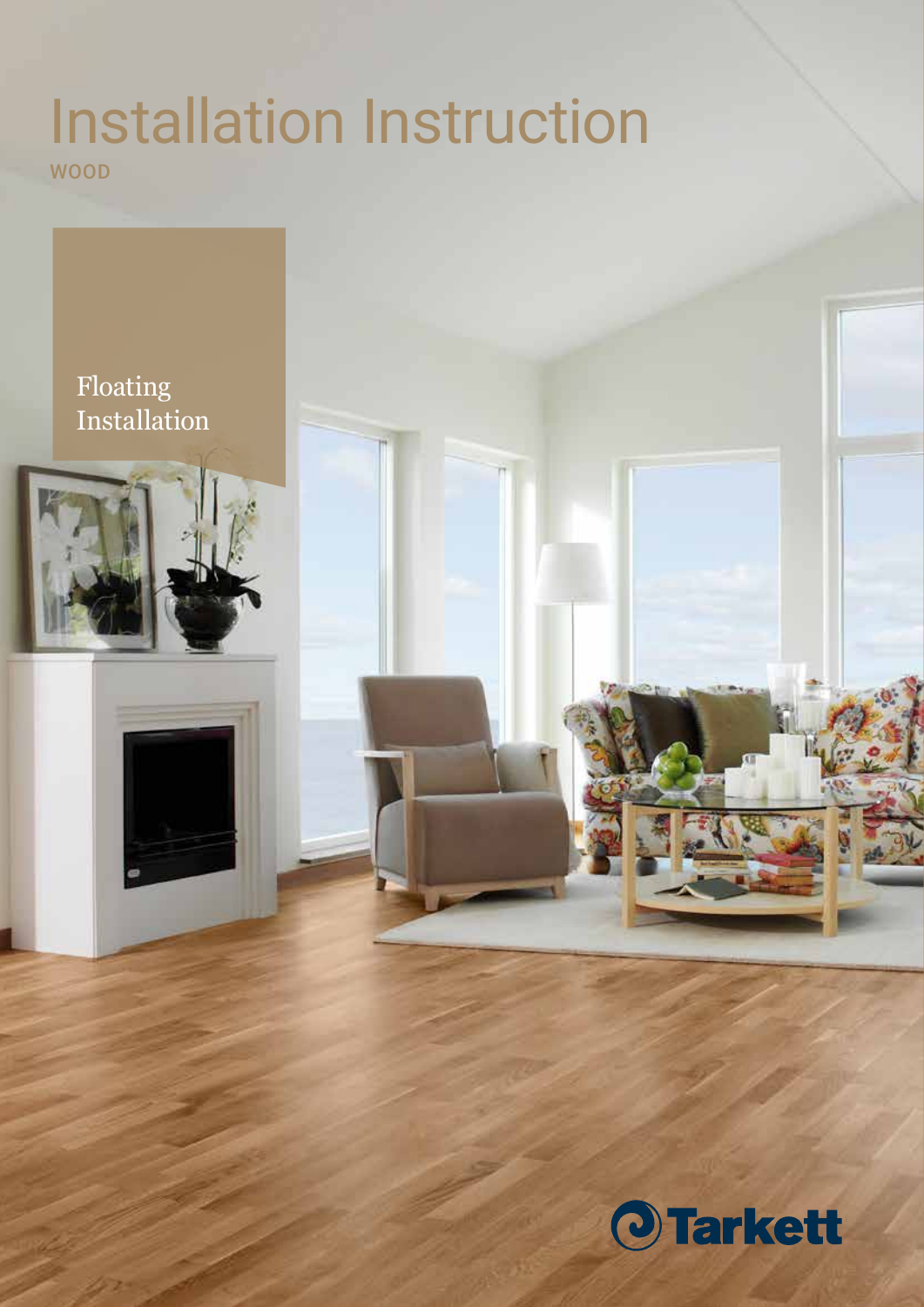#### **Conditions**

Floating installation means that the wood floor is not attached (i.e. with nails or adhesive) to the subfloor. The subfloor must be level, sound, dry and clean and must meet the relevant standards applicable to the country in question.

The floor must be free to move with changes in indoor climate. It must not be locked by heavier objects, such as kitchen interiors, fireplaces or heavy cabinets.

The relative air humidity (RH) must be between 30% and 60% and the temperature must be at least 18°C before, during and after installation. As moisture may appear in a new building, the room should be heated and aired in good time before installation, so that the right indoor climate is achieved.

For concrete subfloor, cement screeds can't have more than 2% of concrete moisture (CM) for floors without heating and not more than 1,8% (CM) for floors with heating.

Wooden floors from Tarkett should be stored under the same climatic conditions as above and not directly on/against concrete. The packs must not be opened until immediately before installation.

#### **Tools**

In addition to traditional tools such as a hammer, handsaw, jigsaw or circular saw, ruler, try square, pen, drill and chisel, we recommend using our Tarktool and a Tarkett tapping block. The tapping block protects the edges of the boards when tapping them together – never use a cut bit of board as a tapping block, as this will chip the edges. The Tarktool, Tarkett's pull bar, makes it easier to get the last row of boards in place. Cut the boards in such a way that you don't get splitery edges.

#### **Damp proof membrane**

Always apply a damp proof membrane where moisture may rise from the subfloor and always when the subfloor is concrete on earth, a light concrete floor, floors over damp and warm rooms (laundry room, boiler room, etc.), floors with embedded or loose heating pipes and on floors over crawl spaces.

The damp proof membrane must consist of long-lasting polythene sheeting (at least 0.2 mm thick), or a combined damp proof membrane/cellfoam such as Tarkoflex II with the required durability and moisture resistance. The damp proof membrane is laid with an overlap of at least 200 mm.

In extreme humidity in subfloor, we recommend a ventilated damp proof membrane. This can also be combined with mechanical ventilation.

When installing products thinner than 13 mm on this type of underlay, a load-distributing board (e.g. fibreboard, plywood or chipboard, min thickness 6 mm) must be installed over the underlay, with flooring paper on top as an intermediate layer.

#### **Expansion gap**

Wood is a living material, which means that a floating wood floor will expand or contract, despite the multilayer construction design, depending on how the indoor climate changes through the year.

Therefore, you must leave a space (called an expansion gap) of at least 1.5 mm per metre width of floor, minimum 8-10 mm, between floor and wall around the whole room. This also applies between the floor and thresholds, pipes, steps, pillars, fireplaces, stone floors, etc. The expansion gap is hidden using skirting or edging.

#### **Maximum installation area**

"Pure" (rectangular) areas can generally be covered with boards as a single unit up to 240 m2 without any problem. However, the max floor width is 12 m and the length is 20 m. Larger areas need to be divided by expansion gaps. Maximum surface for floating installation of 22 mm flooring is 30  $m^2$ . Note that in corridors the boards must always be installed along the length of the corridor. Also note that heavy furnitures can lock the floor.

#### **Planning installation**

**Installation direction:** If the room is fairly square, the length of the boards should run parallel to the incoming light. In long, narrow rooms it is best to install the boards along the length of the room due to the movement of the wood (see below under EXPANSION GAP). Measure the room. If the last row of boards will be narrower than 5 cm or if the wall is not straight, the first row of boards should be cut.

If there is a box with START & STOP label, it is highly recommended to begin the installation from this box which includes a board divided into two pieces. The first row should be started with the START part. The STOP part can be used at the end of a row and, if needed, cut to correct size.

**Installing plank:** The wear layer of plank comprises one large strip of wood and colour differences between boards do occur. Even minor differences in shade between neighbouring boards may be perceived as disturbing.

Therefore, when installing plank flooring, the boards should be sorted. Open a few packs and create a gradual colour transition. This prohibits the lightest boards being placed next to the darkest.

**Installing Noble collection:** As there are different patterns in Noble product range, please check the pattern before installaton.

1. Basketweave must always be installed in the Dutch pattern (see fig. 1) and never with diagonal corners touching (see fig. 2 – wrong).

2. Boards with block pattern should be installed so that the blocks are set alternately. As this is hand made pattern some irregularity can accur. Please check the pattern of the adjacent board and move the entire row if necessary so that the pattern of both rows are as consistent as possible.



**General:** In more complicated areas, for example where a corridor is to be floored along with rooms on both sides, or rooms in a row with door openings or arches between, the floor may buckle over considerably smaller areas than is stated above. In such cases you shall lay the floors in several, independent squares/rectangles with expansion gaps between. If all the areas need to be installed as a single floor without any gaps, the boards can be glued to the subfloor (see separate instructions). This method minimises movement in the wood floor and should also be used when installing patterns, with boards laid in different directions, or in other cases which may cause irregular movement of the floor.

In corridors the floor should always be installed lengthwise.

Make sure during installation that all the short ends joins of the boards are staggered from the short end joins of the next row by at least 50 cm for boards longer than 1250 mm and at least 30 cm for boards shorter or equal to 1250 mm (e.g. Viva).

#### **Ultraloc**

When tapping boards together, it is important to use Tarkett's tapping block so as not to damage the tongue. Strike the tapping block with a hammer, preferably a heavy hammer, as one hard tap is better than many small ones. For simplest installation – follow the order below:

**\* Ultraloc with HDF middle layer:** First tap together the long side and then the short end (fig. 1)



#### **2-Lock**

2-lock are angled locking systems, with the boards joined by angling in and pressing down into the profile of the previous board.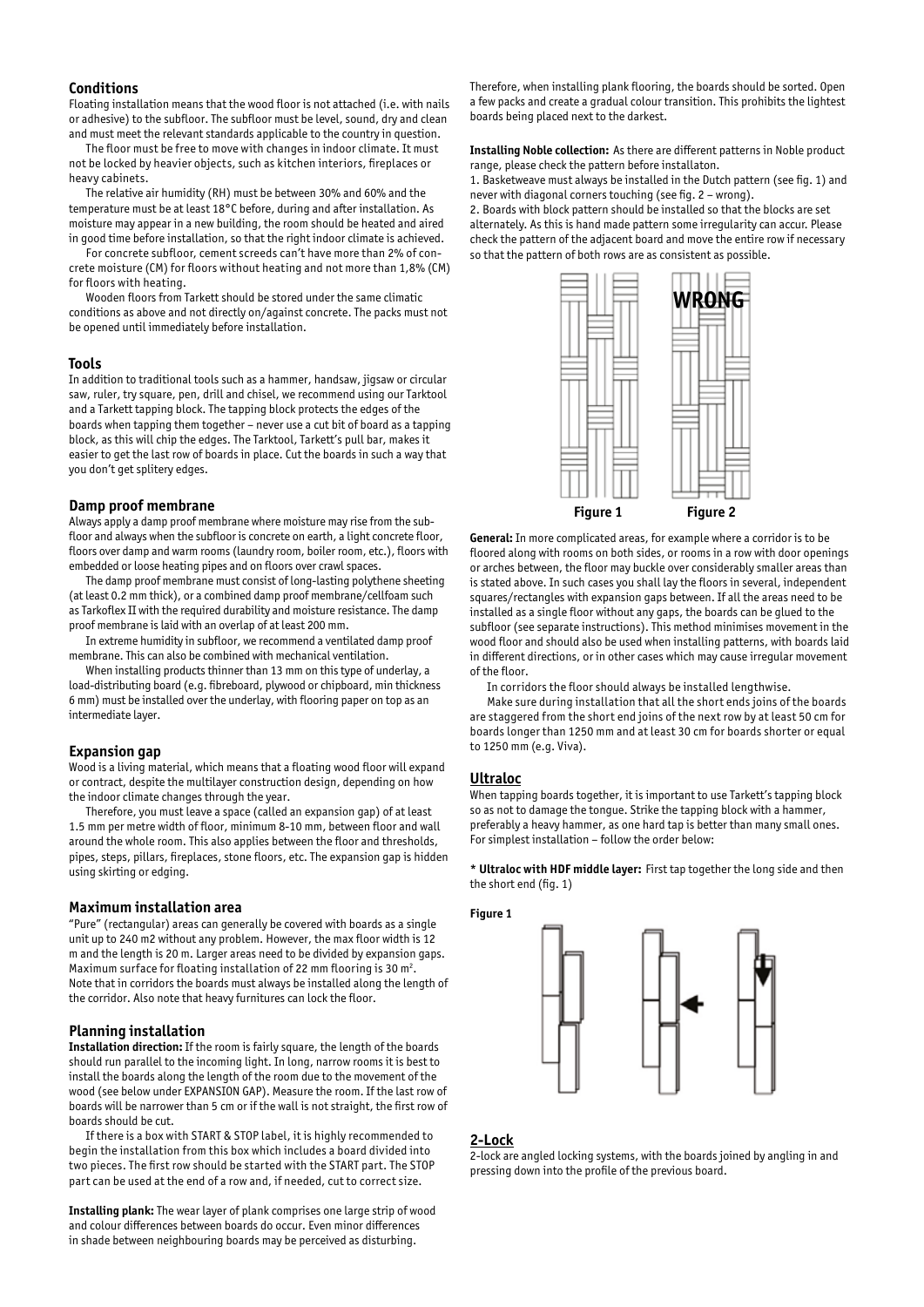#### **Different types of subfloors**

The subfloor must be level, firm, clean and dry, and comply with relevant national standards.

Place the level on the floor to determine the substrate evenness. The gap shouldn't be more than 3 mm on 2 meters measured length and 1,2 mm /25 cm, both must be fulfilled.

**Cellar floor or concrete floor:** Use self levelling compound to even the substrate.

**Old wood floor:** Check that the subfloor is sound, level, free from rot and squeaks. Fill or sand down major irregularities. Fill minor irregularities with flooring paper. Then lay ragfelt as an underlay. Install the new boards at 90° to the old ones.

**Particle board:** Similar to the previous section. Direction of boards as in "Planning installation".

**Hard or soft sheet flooring:** Wood floors can be laid directly onto vinyl floors, linoleum floors, needle felt and thin, tight-looped carpet. Use ragfelt or Tarkofoam II as an underlay over linoleum and hard vinyl floors. Consult your local dealer.

**EPS, cellular plastic foam / 13, 14, 22 mm wood floors in domestic** 

**areas:** Can be installed over cellular plastic insulation with a compression strength of at least 150 kN/m2. The sheets should be secured and laid at 90° to the length of the floor boards. Any damp proof membrane must be laid under the EPS sheets. Use ragfelt as an underlay.

**EPS, cellular plastic foam / Wood floors thinner than 13 mm in domestic areas:** A load-distributing board (e.g. fibreboard, plywood or chipboard, min thickness 6 mm) must be installed over the cellular plastic foam.

Any damp proof membrane must be laid on the EPS sheets. Use ragfelt as an intermediate layer over load-distributing boards.

#### **Underfloor heating**

The heating system must be designed so that it provides even heat over the whole area of the floor and must never exceed 27°C in any part of the floor. This also applies under carpets, cupboards, etc. This requires a self-limiting electrical or correctly designed water-borne underfloor heating system. A

damp proof membrane must always be laid if there is underfloor heating. When the heat passes through the wood floor, it dries out more than usual, possibly causing small gaps to arise during the heating period.

The boards should be placed perpendicular to the coils. If the underfloor heating has been turned off during installation it must be started slowly and gradually.

Beech and Maple move more than other woods and are not recommended for use with underfloor heating.

For more information see general guidelines for underfloor heating. Published by the Swedish Flooring Trade Association.

#### **Protection**

Protect the wood flooring if building work is to continue after the flooring is laid. The protective material must allow moisture to pass through and must not discolour the completed flooring.

**Tape must not be stuck directly to the wood floor.**

#### **Important information for THE INSTALLER**

The nature of wood results in variations in the color and structure of individual planks. To get the best of your installation, open a few packages during installation to discover how you best can match the differences to create an harmonious colour rendering.

All the components of this parquet have been thoroughly checked throughout our manufacturing process. The surface has been checked particularly carefully, and has been graded according to our specifications. However, if you discover a board that does not match the other boards, please do not install it\*. After we have checked it, we will replace the defective board.

Please note that if a defective board is installed. Tarkett is not liable for the end result. We are liable only for the cost of the defective board.

\* Contact your supplier.

#### **Maintenance**

See separate instructions (available at tarkett.com).



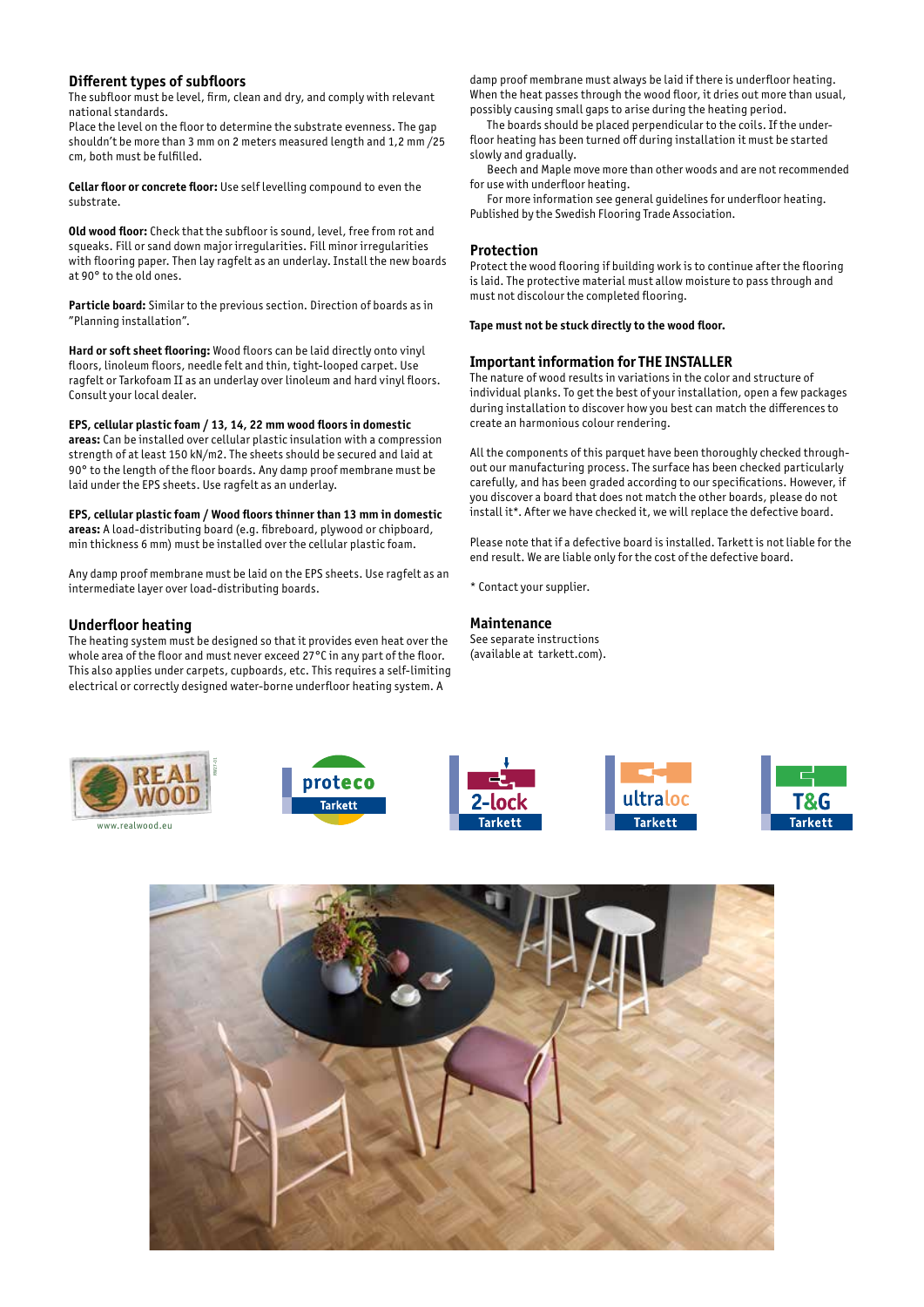### **2-LOCK**



Before installing the first row, the part of the groove profile which sticks out must be cut off.



First row. Remember that the floorboards should preferably run along the length of the room. Start in a left-hand corner with the groove side against the wall and work towards the right. The next board is angled down into the short end of the previous board so that it slides into place. Press spacers between the floor and the wall to create an expansion gap of 8-10 mm, after approx. 3 rows is recommended.



Second plank, first row. Place it gently and tight to the short end of the first one. Fold the panel down in a single action movement. During the fold down, make sure the panels are tight against each other. Afterwards press or slightly knock at the short end just installed.



At the end of the row, turn the last board so that it lies tongue to tongue. Push the short end tightly against the wall. Mark where to cut with a pencil 8-10 mm from the previous board's short end to give you an expansion gap when the board is tapped into place.



First plank, second row. Start with the the rest of the cut board from the first row. Ensure that all the short end joins are staggered from the short end joins of the other row by at least 50 cm.



Second plank, second row. Place the panel gently and tight to the short end of the previous panel.



Fold the panel down in a single action movement with a slight press to the short end of the previous panel. During the fold down, make sure the panels are tight against each other.



Final row: When you get to the final row, it is possible that the boards will not fit width wise. In this case, place the final board with the tongue facing the wall, on top of and edge to edge with the last board. Place a spare bit on top, after 5 mm of the profile has been sawn off, and measure the gap by running the bit of board along the wall. Mark with a pencil where to cut the final board. If the final row of boards has not been cut, the tongue must be sawn off in order to keep an expansion gap.



If there is no room to fold down the last board, it can be slide in from the side instead. In order to do this, the tongue of the board in the previous row has to be made level. Use a chisel to shave off the part of the tongue which raises like a bump along the top of the outside edge.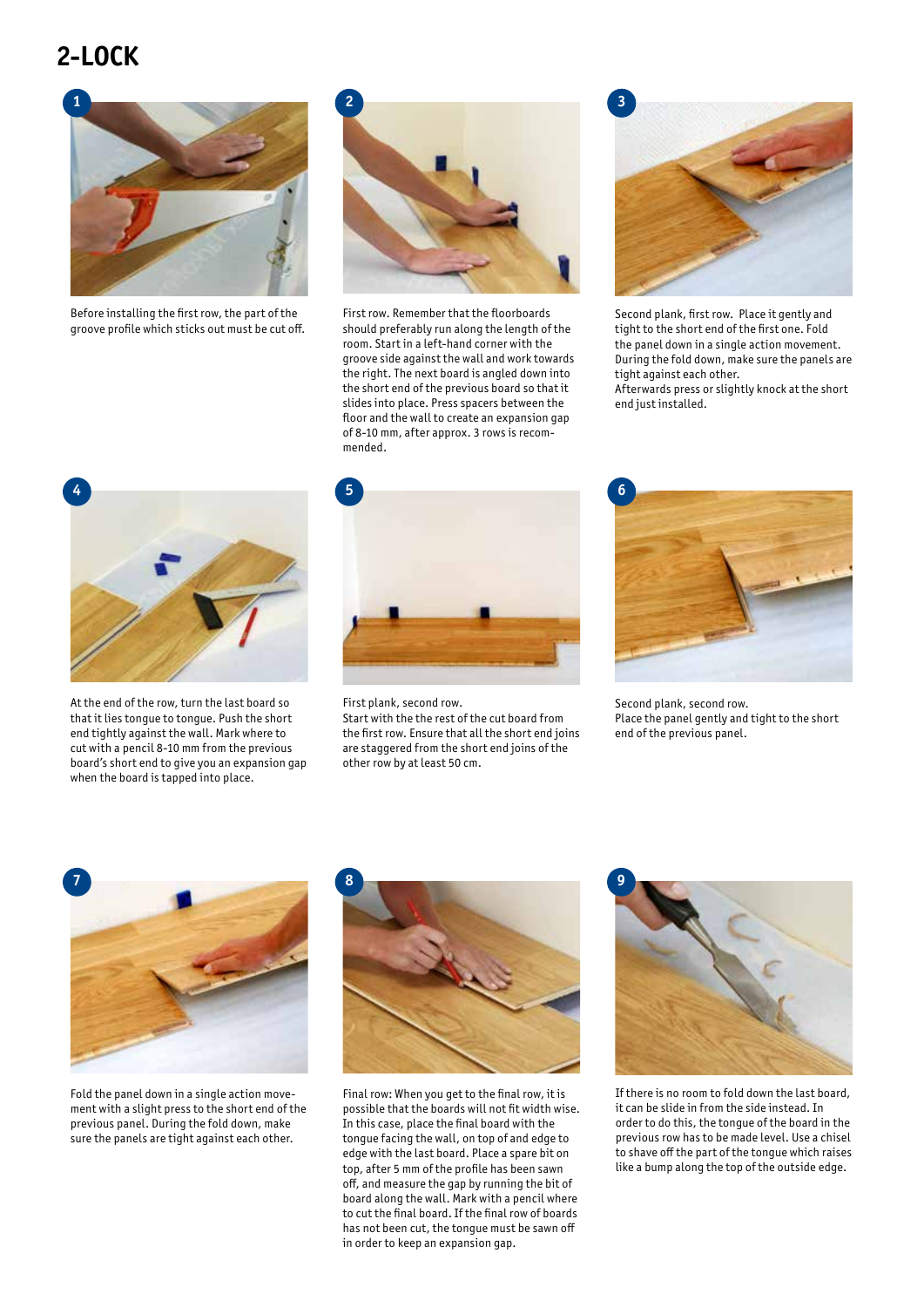

Place a thin bead of Tarkett's D3 adhesive along the top edge of the modified tongue.



Then tap the board sidewards with a pull bar. Finish by placing spacers in the expansion gap between floor and wall. Now that the floor has been installed, skirtings and any joining strips can be fitted but don't forget to remove all the spacers.



If the long side of the board meets a pipe: Drill a hole with a diameter min. 16 mm greater than the pipe diameter to give an expansion gap around the pipe. Mark with a pencil where to saw. Saw off the bit which will fit behind the pipes, closest to the wall. Cut at an angle as shown in the picture. If the pipes are located along the short side of the floor, cut the board at a 90°angle straight through the holes.



Tap the board in position, glue the loose piece in place, fit a spacer against the wall and cover with pipe collars.



Doorframes can be removed and moved up, but it is usually easier to saw them off. Use a loose floorboard as a height template and saw the frame with a fine-toothed saw. Push the floor under the frame. Ensure that the floor is not wedged between the subfloor and the frame.

### **Disassembling (without tools)**



Separate the whole row by carefully lifting up and slightly knocking just above the joint. Fold up and release the whole longside.



Disassemble the panels by sliding horisontally. (Do not fold up.)